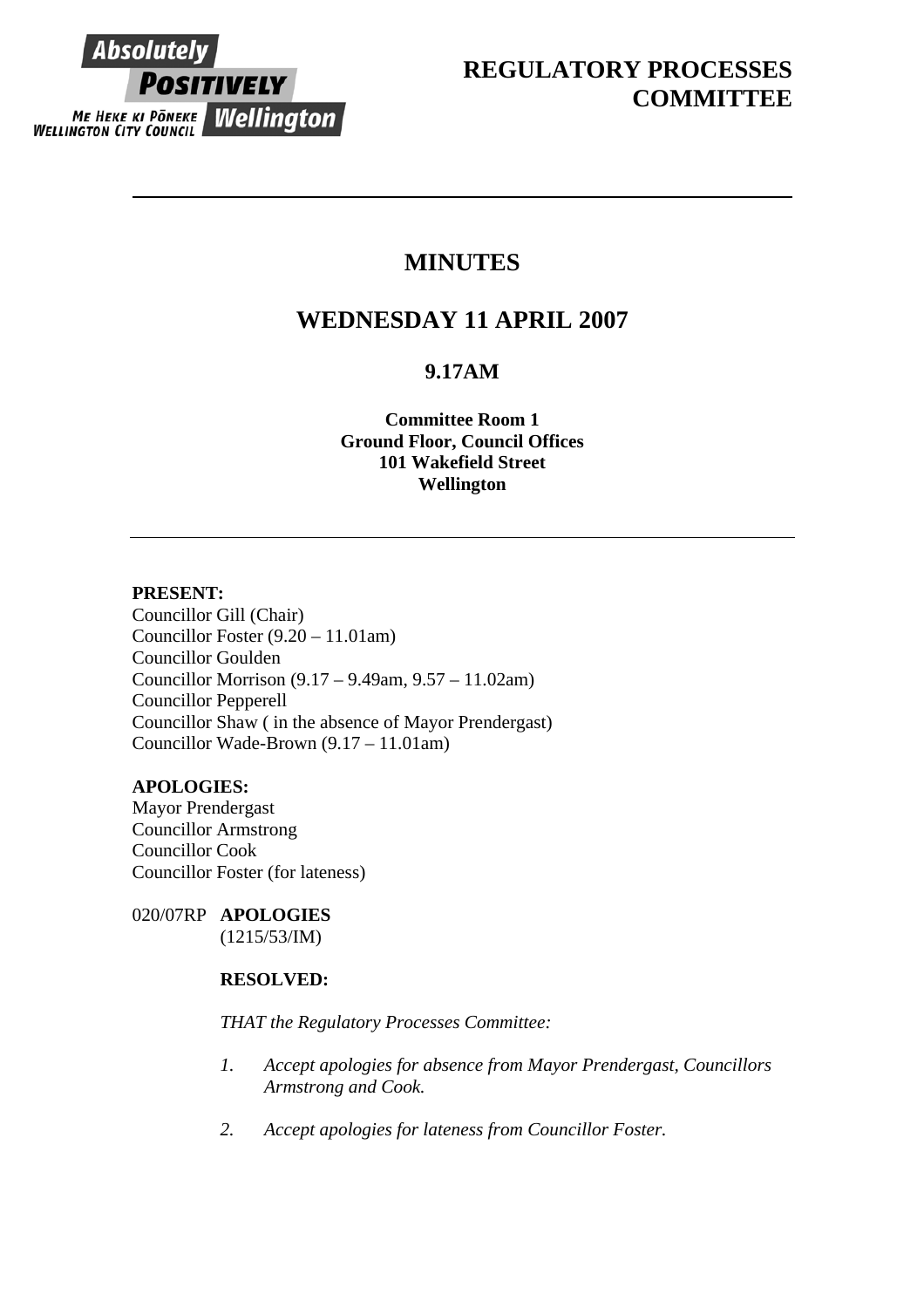#### 021/07RP **CONFLICT OF INTEREST DECLARATIONS** (1215/53/IM)

#### **NOTED:**

There were no conflicts of interest declared.

### 022/07RP **PUBLIC PARTICIPATION** (1215/53/IM)

#### **NOTED:**

There was no public participation.

### 023/07RP **GRANTING OF LEASES TO GROUPS OCCUPYING COUNCIL RECREATION RESERVE**

Report of David Shaw – Property Adviser, Community Purpose Property (1215/53/IM) (REPORT 1)

(Councillor Foster joined the meeting at 9.20am.)

#### **RESOLVED:**

*THAT the Regulatory Processes Committee:* 

- *1. Receive the information.*
- *2. Approve, subject to the conditions noted below, the granting of fresh leases to the following groups under the Reserves Act 1977:*

| Group                                   | Type of<br>Lease | <i>Location</i>               | <b>Term</b><br>( <i>years</i> ) | <b>Annual Rent</b><br>$(GST$ exclusive) |
|-----------------------------------------|------------------|-------------------------------|---------------------------------|-----------------------------------------|
| Wellington<br>Harrier<br>Athletic Club  | <i>Premises</i>  | Alexandra Rd.<br>(Town Belt)  | 10                              | \$247<br>Maintenance fee                |
| Olympic<br>Harrier Club                 | Ground           | Alex Moore<br>Park            | $10 + 10$                       | \$187                                   |
| Vogelmorn<br>Tennis Club                | Ground           | Vennell St                    | $10 + 10$                       | \$1,197                                 |
| Wellington<br>Car Club                  | Ground           | Mt Albert Park<br>(Town Belt) | $5 + 5$                         | \$194                                   |
| Wellington<br>Municipal<br>Croquet Club | Premises         | Alexandra Rd<br>(Town Belt)   | 10                              | \$161<br>Maintenance fee                |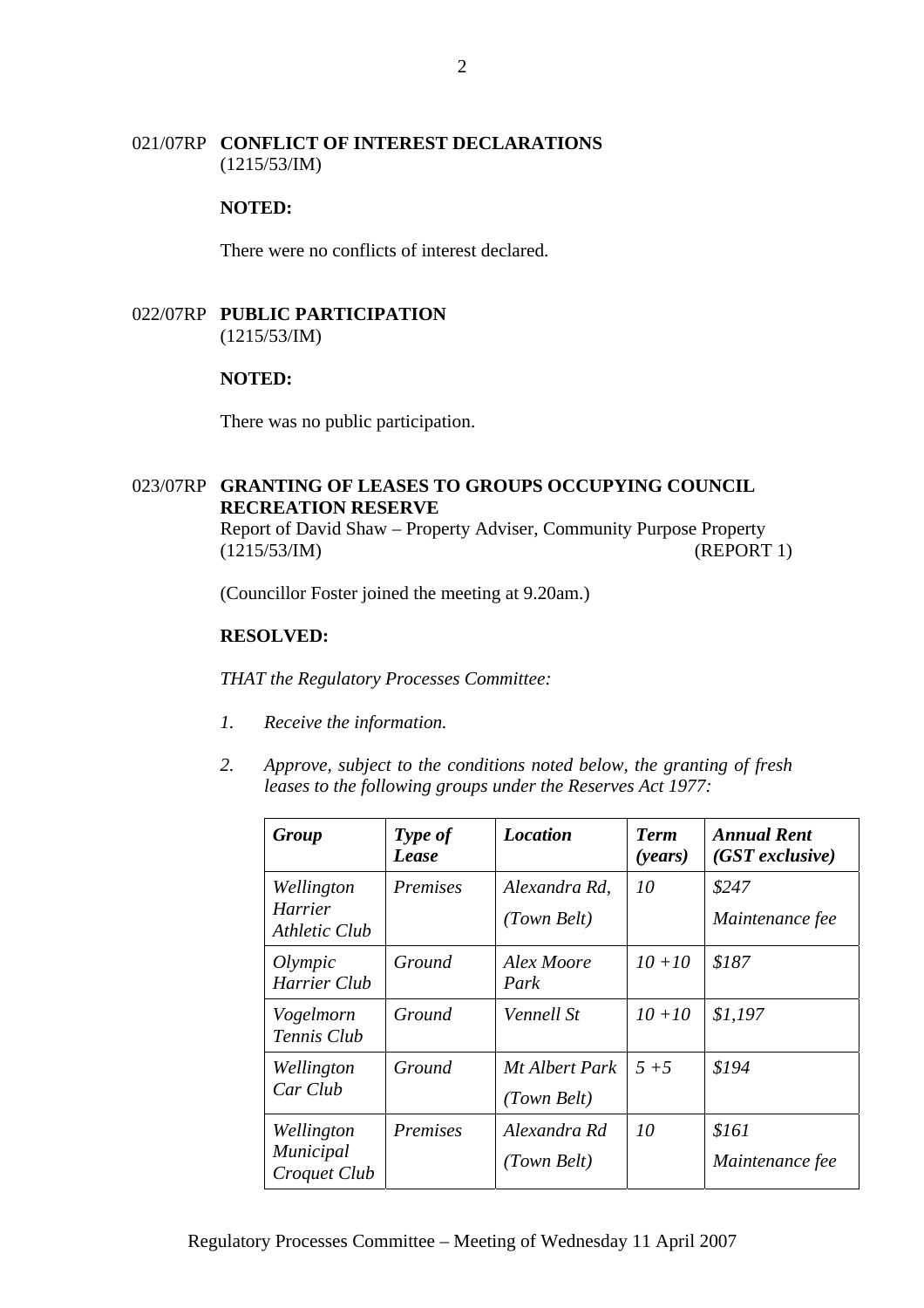*Note that any approval to grant fresh leases will be conditional on:* 

- *(a) consultation with appropriate Iwi being completed;*
- *(b) each proposed lease being publicly notified in accordance with sections 119 and 120 of the Reserves Act 1977 together with any conditions set out in any approved Management Plans (e.g. Town Belt Management Plan);*
- *(c) each Group reimbursing Council for any costs incurred in advertising;*
- *(d) there being no objections or sustained objections resulting from the required consultation or notification.*

#### 024/07RP **REPORT ON THE ADMINISTRATION OF WELLINGTON CITY COUNCIL'S POLICY AND PRACTICES IN RELATION TO THE CONTROL OF DOGS FOR THE YEAR 1 JULY 2005 TO 30 JUNE 2006 (SECTION 10A DOG CONTROL ACT 1996)**  Report of Sam Lawrence – Animal Control Manager, Building Consents

and Licensing Services (1215/53/IM) (REPORT 2)

#### **RESOLVED:**

*THAT the Regulatory Processes Committee:* 

- *1. Receive the information.*
- *2. Agree to accept the Report on the Administration of Wellington City Council's Policy and Practices in Relation to the Control of Dogs for the year 1 July 2005 to 30 June 2006.*
- *3. Note that the report is to be publicly notified with a copy provided to the Department of Internal Affairs as per legislative requirement.*

#### **NOTED:**

The report on the Administration of Wellington City Council's Policy and Practices in Relation to the Control of Dogs for the year 1 July 2005 to 30 June 2006 is attached to these minutes as appendix one.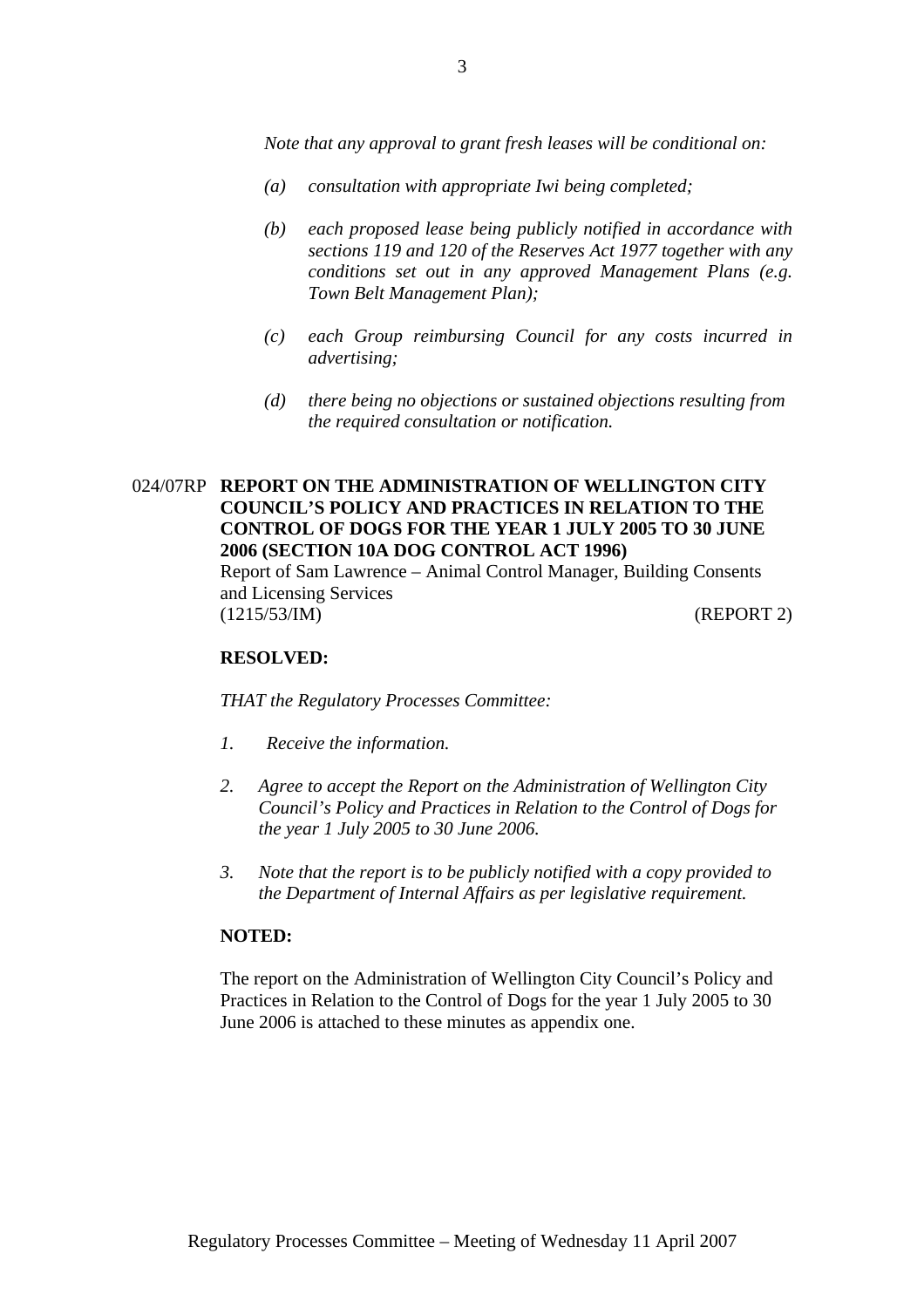#### 025/07RP **RESOLUTION TO EXCLUDE THE PUBLIC**  (1215/53/IM)

#### **RESOLVED:**

*THAT the Regulatory Processes Committee:* 

*1. Pursuant to the provisions of the Local Government Official Information and Meetings Act 1987, exclude the public from the following part of the proceedings of this meeting namely:* 

*Report 3 – Proposed District Plan Change 30 – Appeal by Ohiro Properties Ltd* 

| Grounds: | Section $48(1)(a)$ | That the public conduct of this item<br>would be likely to result in the<br>disclosure of information for which<br>good reason for withholding would<br>exist under Section 7. |
|----------|--------------------|--------------------------------------------------------------------------------------------------------------------------------------------------------------------------------|
| Reason:  | Section $7(2)(g)$  | maintain legal professional privilege                                                                                                                                          |
|          | Section $7(2)(i)$  | To enable the Council to carry out,<br>without prejudice or disadvantage,<br>negotiations of a commercial nature.                                                              |

*2. Permit John McSweeney, Consultant from Johnson McSweeney Ltd to remain at this meeting, after the public has been excluded, because of his knowledge of Report 3 Proposed District Plan Change 30 – Appeal by Ohiro Properties Ltd. This knowledge will be of assistance in relation to the matter being discussed.* 

The meeting went into public excluded session at 9.31am.

For item 026/07RP, please see the public excluded minutes.

(Councillor Morrison left the meeting at 9.49am.) (Councillor Morrison returned to the meeting at 9.57am.) (The meeting adjourned for morning tea at 10.13am and reconvened at 10.31am.) (Councillors Foster and Wade-Brown left the meeting at 11.01am.)

The meeting concluded at 11.02am.

Confirmed:

Chair / /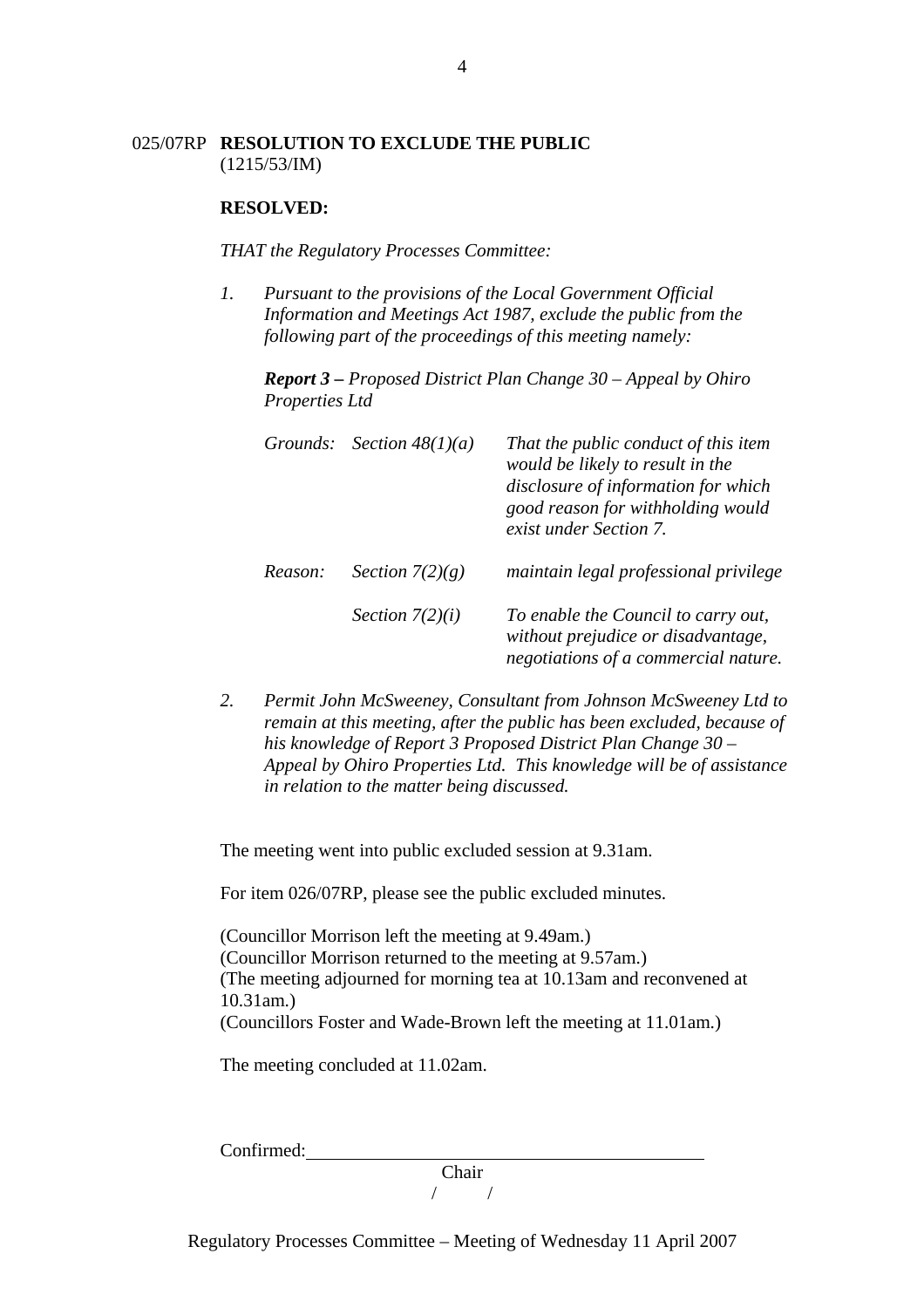# **Report on the Administration of Wellington City Council's Policy and Practices in Relation to the Control of Dogs for the year 1 July 2005 to 30 June 2006 (Section 10A Dog Control Act 1996)**

## **Dog Control Policy and Practices**

## **Background**

Council has the requirement to manage provisions under the Dog Control Act 1996 and Dog Control Amendment Acts 2003, 2004 and 2006. Council adopted the "Dog Control Policy" in September 2004 making provisions relating to the control of dogs in public places, which are enforceable under the Wellington City Council Animal Bylaw.

The objectives of the policy are:

- To ensure that the owners of dogs comply with their obligations under the Act
- To prevent the danger caused by dogs to the public and to wildlife and natural habitats
- To minimise the distress and nuisance caused by dogs to the public and to wildlife and natural habitats
- To actively promote the responsible ownership of dogs
- To provide for the reasonable exercise and recreational needs of dogs and their owners.

## **Dog Exercise Areas**

Council provides 48 designated off-leash exercise areas in the park and recreation areas. Several beach exercise areas are also provided. Some criteria used to determine these areas include determination of:

- other predominant uses
- assessment of size and access to the area
- the presence of wildlife
- consideration of lines of sight
- potential risk to other groups
- adioining uses

## **Dog prohibited areas**

Dogs are prohibited from certain specified areas. The following criteria are used in assessing prohibitions:

- is it a children's play areas
- is it a sports field
- is it ecologically sensitive

## *Comment*

Regular patrols are carried out in prohibited areas. Publicity on Beach Restrictions was undertaken during October and December 2006.

Regulatory Processes Committee – Meeting of Wednesday 11 April 2007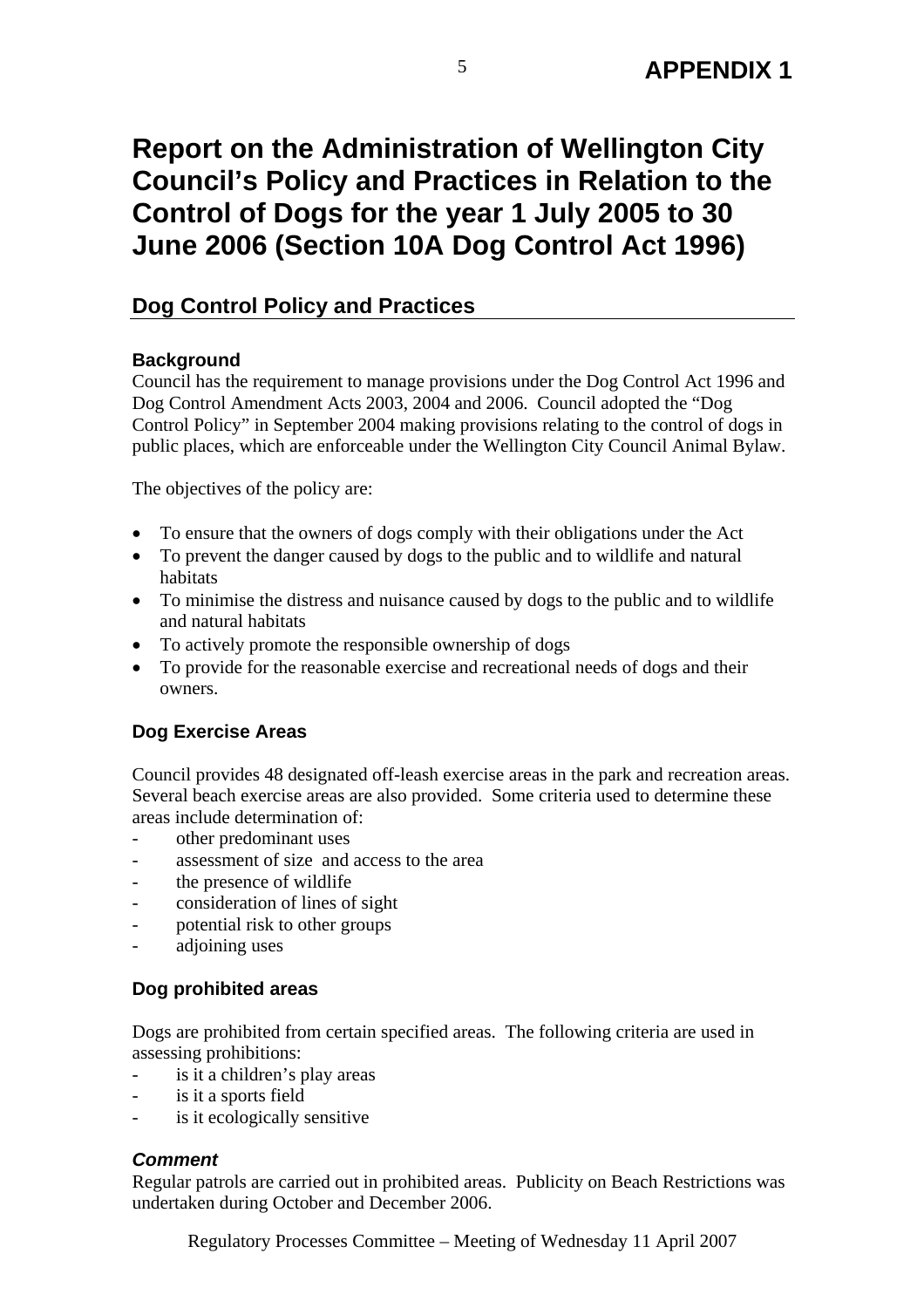## **Fear of Attack and Intimidation**

• All complaints of dog aggression were investigated during the year. These are compared with previous years, as follows:

| Year<br>End | <b>Number of attacks</b> | <b>Rushing People</b> | <b>Domestic Animal Attacked</b> |
|-------------|--------------------------|-----------------------|---------------------------------|
| 2004        |                          |                       | 56                              |
| 2005        | 01                       | 125                   |                                 |
| 2006        |                          |                       |                                 |

854 dogs were impounded in the 05/06 period. This includes dogs roaming, captured, trapped or seized. 758 dogs were released and 92 were euthanised (claim rate 88%), 4 stolen.

## **Fees**

- Dog registration fees are set by Council resolution.
- Dog registration fees, fines and impound fees are used to fund dog control.
- A discounted dog registration fee is offered to those who register their dogs by 1 August. The Responsible Dog Owner scheme requires approved owner to register by 1 July.

## **Dog Education and Dog Obedience courses**

- 28 education presentations were made to Wellington schools reaching 2970 children. Other areas addressed were Local Government and Community groups on dog bite prevention and dog awareness.
- A series of dog educational brochures are available and distributed.
- A copy of the Dog Control Policy and Animal Bylaw is available for every dog owner through the Council website and included in their original registration pack.
- The council provides free dog obedience training annually. Times and dates are available on the Council website.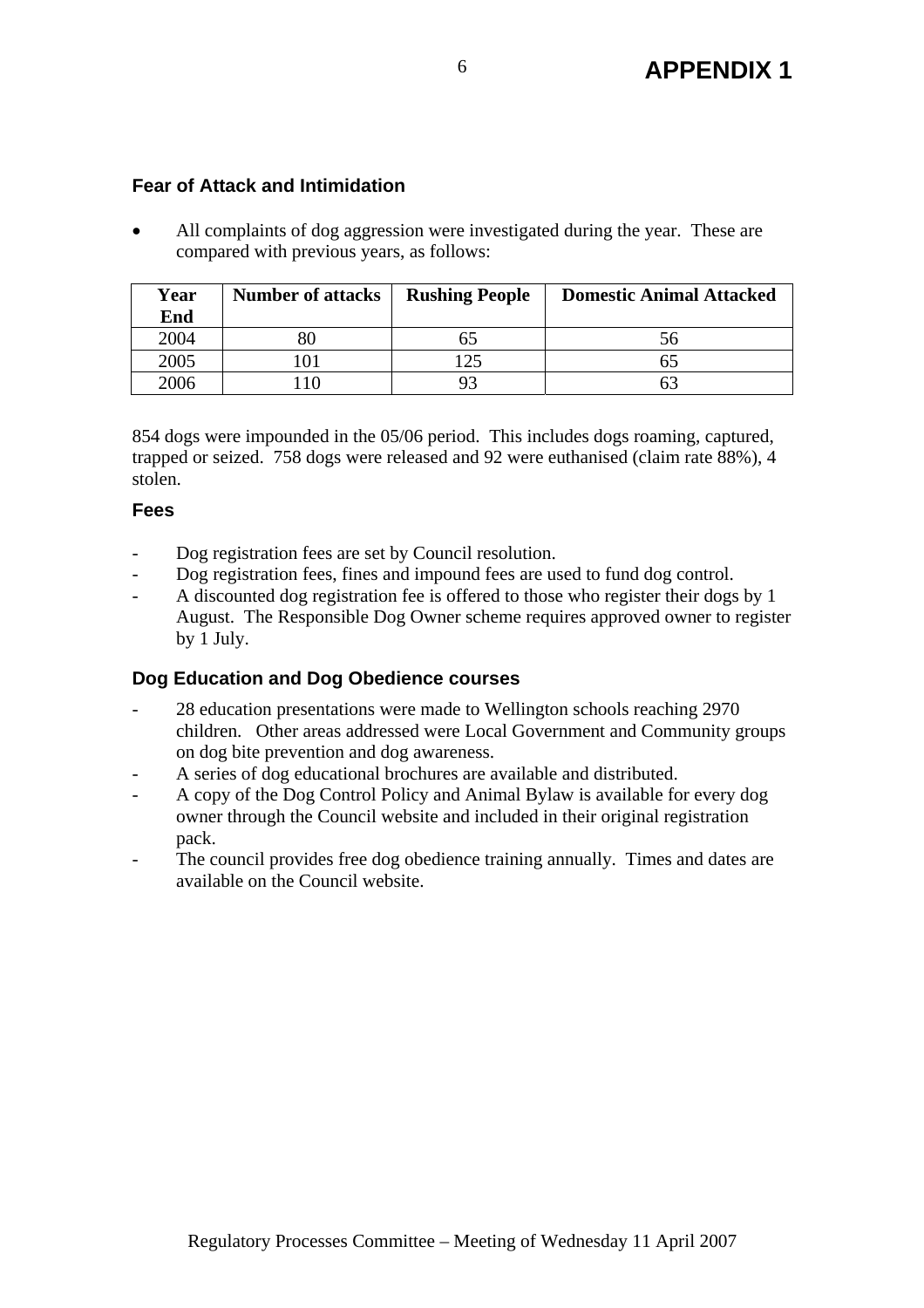## **Menacing and Dangerous Dogs**

| Category                                                     | As at 30 June 2006 | For Period 01 July<br>2004 - 30 June 2005 |
|--------------------------------------------------------------|--------------------|-------------------------------------------|
| Total # Dangerous Dogs                                       | 12                 | 15                                        |
| Dangerous by Owner Conviction<br>Under $s31(1)(a)$           | $\theta$           | 0                                         |
| Dangerous by Sworn Evidence<br>s31(1)(b)                     | 12                 | 15                                        |
| Dangerous by Owner Admittance in<br>Writing $s31(1)(c)$      | $\theta$           | 0                                         |
| Total # Menacing Dogs                                        | 116                | 98                                        |
| Menacing under $s33A(1)(b)(i)$<br>- by Behaviour             | 44                 | 25                                        |
| Menacing under $s33A(1)(b)(ii)$<br>-by Breed characteristics | $\theta$           | $\overline{0}$                            |
| Menacing under $s33C(1)$ by Schedule<br>4 Breed.             | 72                 | 73                                        |

## **Registration Statistics as at 30 June 2006**

| Total number of registered dogs                                 | 8582              |
|-----------------------------------------------------------------|-------------------|
| Total number of probationary owners                             | $\theta$          |
| Total number of disqualified owners                             |                   |
| Total number of dogs classified as dangerous                    | 12                |
| $S.31(1)(a)$ Section 57A conviction<br>п                        |                   |
| $S.31(1)(b)$ Sworn evidence<br>п                                | 12                |
| $S.31(1)(c)$ Owner admits in writing<br>п                       | $\theta$          |
| Total number of dogs classified as menacing                     | 109               |
| S.33A Observed or reported behaviour<br>п                       | 37                |
| S.33A Characteristics associated with breed<br>п                | $\mathbf{\Omega}$ |
| S.33C Dogs listed in schedule four                              | 72                |
| Number of infringement notices issued (not waived or cancelled) | 415               |